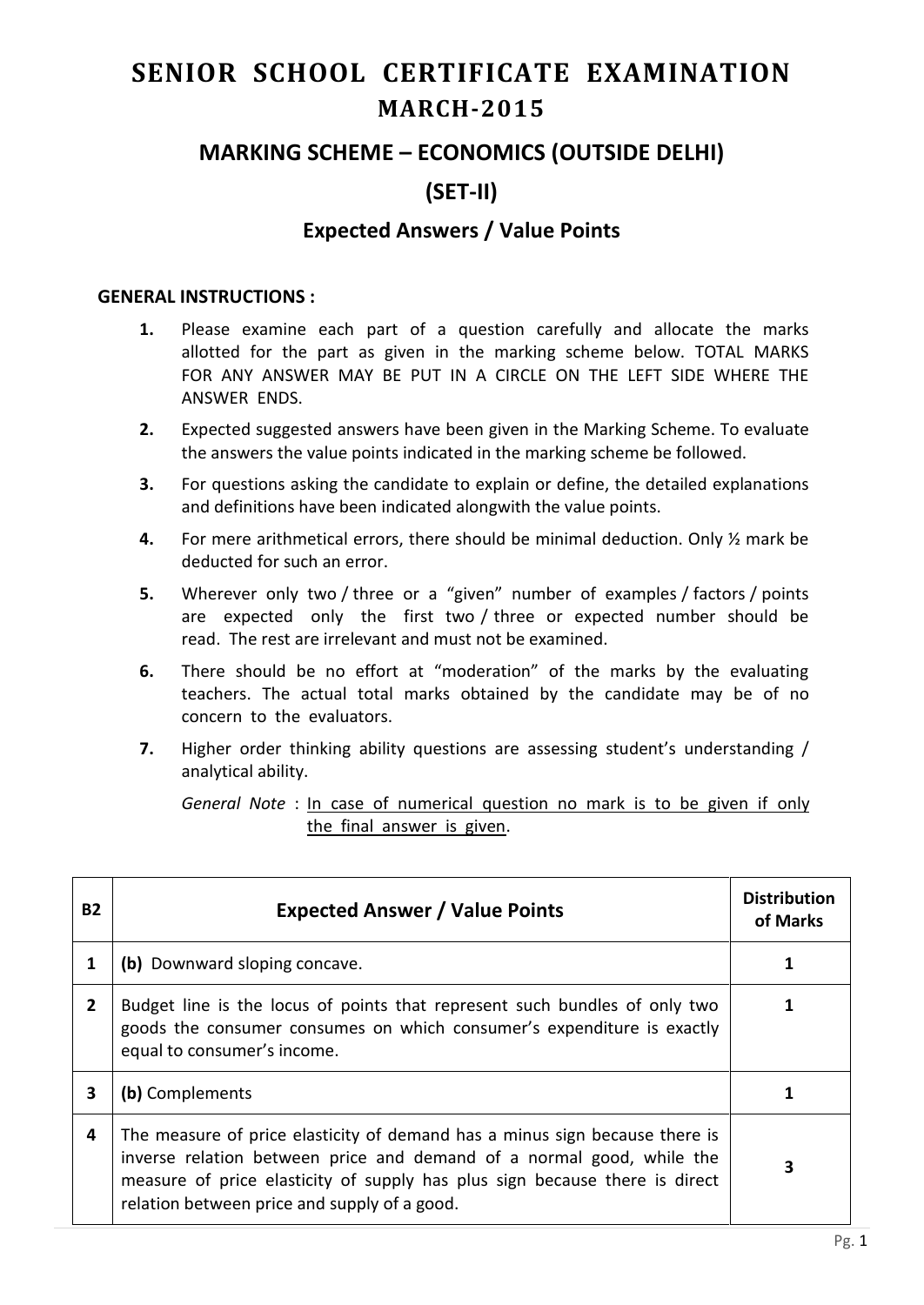| 5              | Good X<br>(Units)                 | Good Y<br>(Units)   | <b>MRT</b>                                                                                                                                                                                                                                                                                                                                                                                                                                              |                |
|----------------|-----------------------------------|---------------------|---------------------------------------------------------------------------------------------------------------------------------------------------------------------------------------------------------------------------------------------------------------------------------------------------------------------------------------------------------------------------------------------------------------------------------------------------------|----------------|
|                | $\mathbf 0$                       | 16                  |                                                                                                                                                                                                                                                                                                                                                                                                                                                         | $1\frac{1}{2}$ |
|                | $\mathbf{1}$                      | 12                  | 4Y:1X                                                                                                                                                                                                                                                                                                                                                                                                                                                   |                |
|                | $\overline{2}$                    | 8                   | 4Y:1X                                                                                                                                                                                                                                                                                                                                                                                                                                                   |                |
|                | $\overline{3}$                    | 4                   | 4Y:1X                                                                                                                                                                                                                                                                                                                                                                                                                                                   |                |
|                | $\overline{4}$                    | $\mathbf 0$         | 4Y:1X                                                                                                                                                                                                                                                                                                                                                                                                                                                   |                |
|                |                                   |                     | Since MRT is constant, PP curve will be downward sloping straight line.                                                                                                                                                                                                                                                                                                                                                                                 | $1\frac{1}{2}$ |
|                |                                   |                     | (Diagram not required)                                                                                                                                                                                                                                                                                                                                                                                                                                  |                |
| 6              |                                   |                     | 'Make in India' appeal signifies invitation to foreign producers to produce in<br>India. This will lead to increase in resources thus raising production potential<br>of the country. As a result PP curve will shift upwards.                                                                                                                                                                                                                          | 3              |
|                |                                   |                     | (Diagram not required)                                                                                                                                                                                                                                                                                                                                                                                                                                  |                |
|                |                                   |                     | <b>OR</b>                                                                                                                                                                                                                                                                                                                                                                                                                                               |                |
|                | employment.                       |                     | Reducing unemployment has no effect on the production potential of the<br>country. It is because production potential is determined assuming full                                                                                                                                                                                                                                                                                                       | 3              |
|                |                                   |                     | Unemployment indicated that the country is operating below potential.<br>Reducing unemployment simply helps in reaching potential.                                                                                                                                                                                                                                                                                                                      |                |
|                |                                   |                     | (Diagram not required)                                                                                                                                                                                                                                                                                                                                                                                                                                  |                |
| $\overline{7}$ | wages is also correct)            |                     | When government imposes lower limit on a price that may be charged for a<br>particular good or service, it is called minimum price ceiling e.g. price OP <sub>1</sub> . At<br>this price the producers are willing to supply $P_1B$ or (OQ <sub>2</sub> ) While consumers<br>demand only $P_1A$ (=OQ <sub>1</sub> ). Unable to sell all they want to sell, the producers<br>may try to illegally sell below the minimum price. (Answer based on minimum | $\mathbf{2}$   |
|                |                                   | Price<br>$P_1$<br>P | Price floor<br><i><b>Surplus</b></i><br>D<br>₿,<br>Q<br>Qty                                                                                                                                                                                                                                                                                                                                                                                             | $\mathbf{1}$   |
|                | <b>For blind Candidates Only:</b> |                     | When government imposes a lower limit on a price that may be charged by the<br>producers of a good or service, it is called price floor.<br>Since this price is above the equilibrium price, at this price producers are                                                                                                                                                                                                                                | $\mathbf{1}$   |
|                |                                   |                     | willing to supply more but the buyers are willing to buy less. This creates<br>surplus in the market. Due to this producers may adopt illegal ways and sell<br>the product or service at a lower price.                                                                                                                                                                                                                                                 | $\mathbf{2}$   |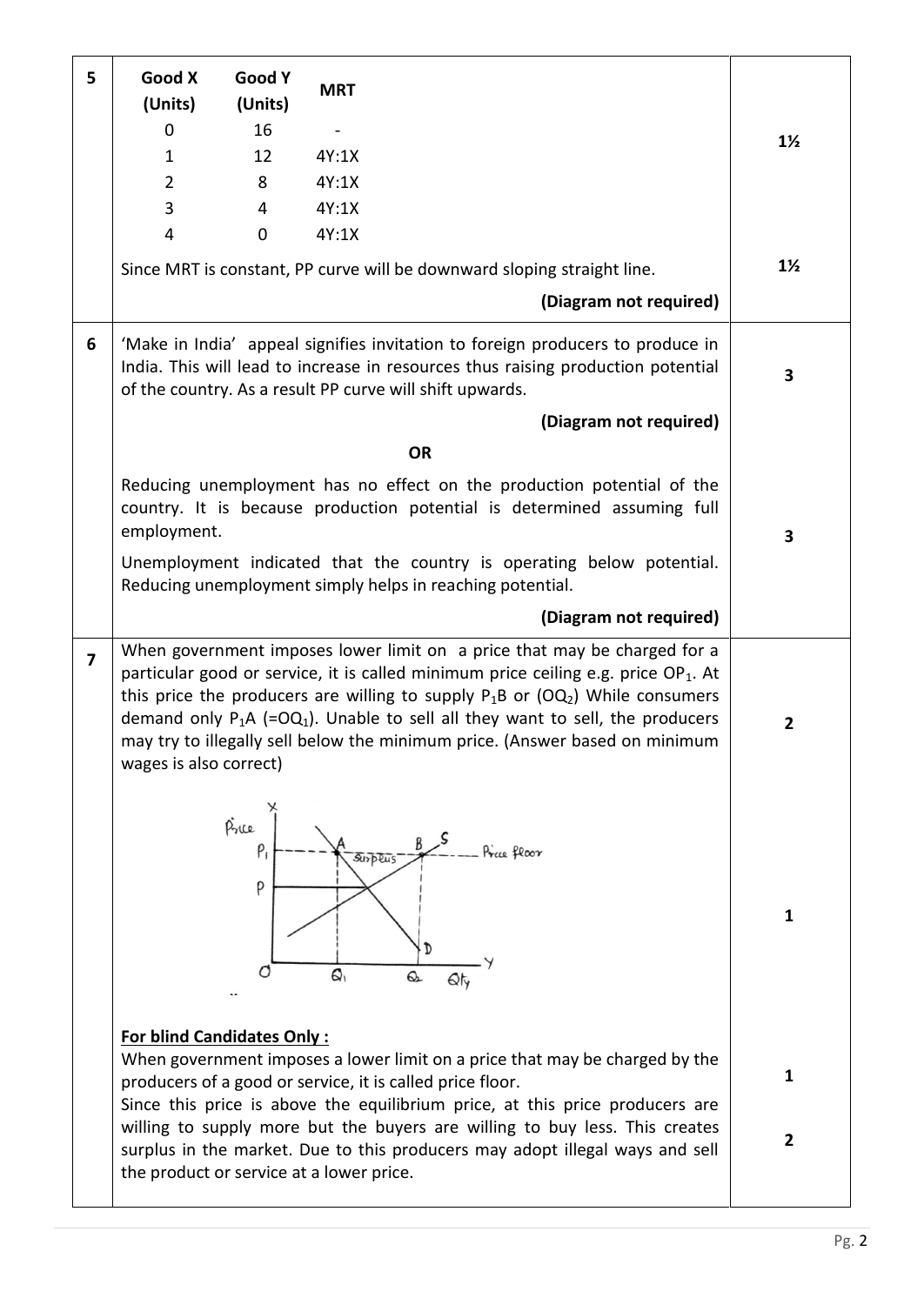| 8  | Non-Price competition means competition between firms on the basis of<br>methods other than price. Firms try to avoid price competition for the fear of<br>price-war. They use other methods like advertising, better services to<br>customers. etc to compete with each other. | 3              |  |  |  |  |
|----|---------------------------------------------------------------------------------------------------------------------------------------------------------------------------------------------------------------------------------------------------------------------------------|----------------|--|--|--|--|
| 9  | (a) AFC falls continuously as more and more output is produced.                                                                                                                                                                                                                 | $\overline{2}$ |  |  |  |  |
|    | (b) AVC falls initially and after a level of output, starts rising as more and<br>more output is produced.                                                                                                                                                                      | $\overline{2}$ |  |  |  |  |
|    | <b>OR</b>                                                                                                                                                                                                                                                                       |                |  |  |  |  |
|    | Average revenue equals Total Revenue divided by the output produced.                                                                                                                                                                                                            |                |  |  |  |  |
|    | $TR = P \times Q$                                                                                                                                                                                                                                                               | 1              |  |  |  |  |
|    | $AR = \frac{TR}{Q}$                                                                                                                                                                                                                                                             |                |  |  |  |  |
|    |                                                                                                                                                                                                                                                                                 |                |  |  |  |  |
|    | And $AR = \frac{P \times Q}{Q} = P$                                                                                                                                                                                                                                             | 3              |  |  |  |  |
|    |                                                                                                                                                                                                                                                                                 |                |  |  |  |  |
| 10 | <b>Price</b><br>Exp.<br><b>Demand</b>                                                                                                                                                                                                                                           |                |  |  |  |  |
|    | 100<br>25<br>4                                                                                                                                                                                                                                                                  | $1\frac{1}{2}$ |  |  |  |  |
|    | 3<br>75<br>25                                                                                                                                                                                                                                                                   |                |  |  |  |  |
|    | $E_p = \frac{P}{Q} \times \frac{\Delta Q}{\Delta P}$                                                                                                                                                                                                                            | $\mathbf{1}$   |  |  |  |  |
|    | $=\frac{4}{25}\times\frac{0}{-1}$                                                                                                                                                                                                                                               | 1              |  |  |  |  |
|    | $= 0$                                                                                                                                                                                                                                                                           | $\frac{1}{2}$  |  |  |  |  |
|    | (No marks if only the final answer is given)                                                                                                                                                                                                                                    |                |  |  |  |  |
| 11 | - Given equilibrium, supply 'increases.'                                                                                                                                                                                                                                        |                |  |  |  |  |
|    | - Price remaining unchanged, excess supply emerges.                                                                                                                                                                                                                             |                |  |  |  |  |
|    | - Excess supply leads to competition among sellers causing price to fall.                                                                                                                                                                                                       |                |  |  |  |  |
|    | - Fall in price causes rise (expansion) in demand and fall (contraction) in<br>supply.                                                                                                                                                                                          |                |  |  |  |  |
|    | - These changes continue till the market is in equilibrium again at a lower price                                                                                                                                                                                               |                |  |  |  |  |
|    | (Diagram not required)                                                                                                                                                                                                                                                          |                |  |  |  |  |
| 12 | The equilibrium conditions are : (i) $MC = MR$ and (ii) $MC > MR$ after equilibrium                                                                                                                                                                                             |                |  |  |  |  |
|    | Suppose MC = MR condition is not met. Let $MC > MR$ . In this it will I be                                                                                                                                                                                                      |                |  |  |  |  |
|    | profitable for the firm to produce more or less depending upon the<br>relative changes in MC and MR till MC = MR. Similarly, if MC < MR it will                                                                                                                                 |                |  |  |  |  |
|    | also be profitable to produce more till MC = MR.                                                                                                                                                                                                                                | 3              |  |  |  |  |
|    | Now Suppose 'MC > MR after equilibrium condition is not met' and MC<br>< MR after equilibrium. In this case the firm will not be in equilibrium,                                                                                                                                |                |  |  |  |  |
|    | because it can increase its profits by producing more.                                                                                                                                                                                                                          | 3              |  |  |  |  |
|    | (Diagram not required)                                                                                                                                                                                                                                                          |                |  |  |  |  |
|    |                                                                                                                                                                                                                                                                                 |                |  |  |  |  |
|    |                                                                                                                                                                                                                                                                                 |                |  |  |  |  |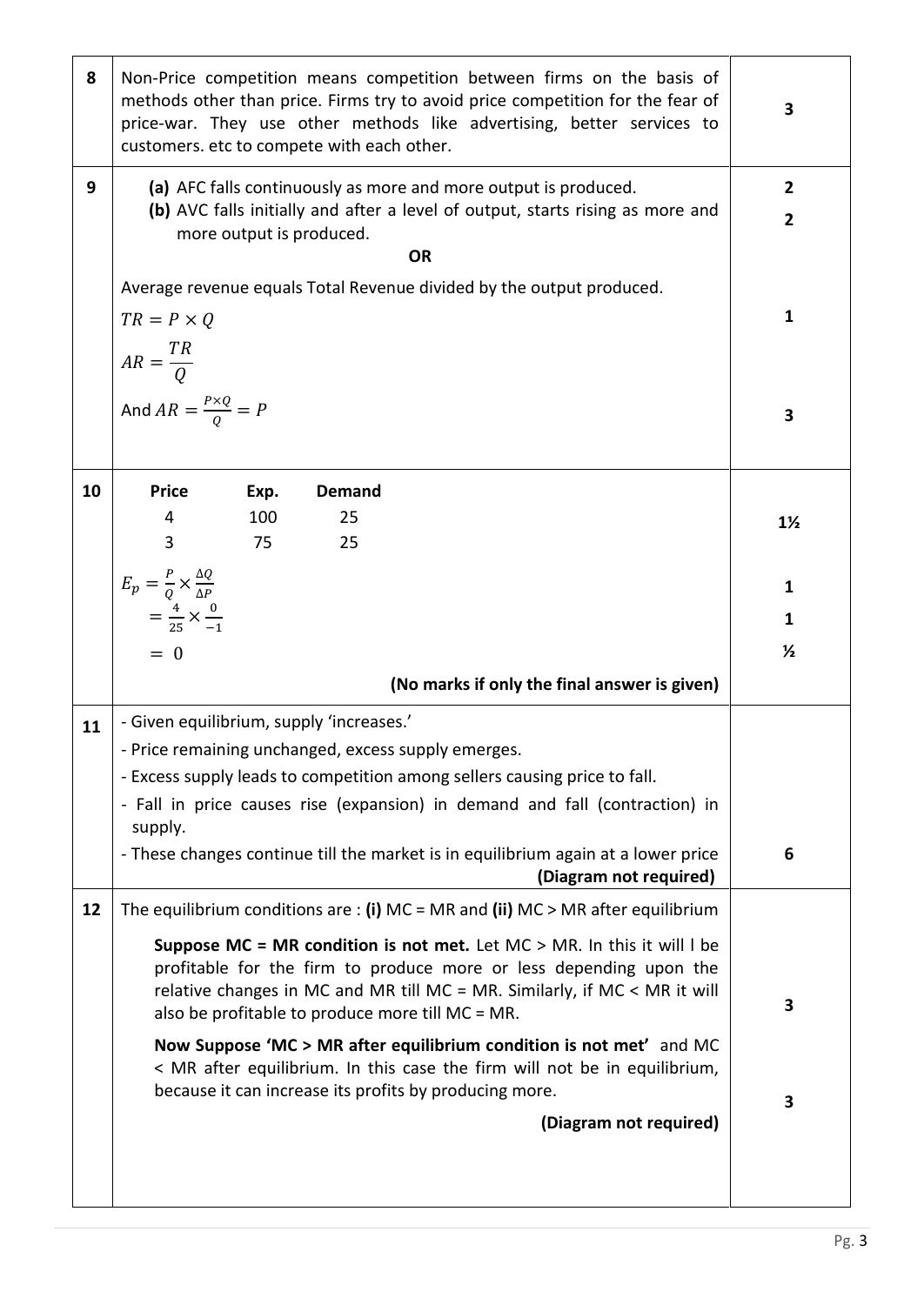| 13 | The Phases are:                                                                                                                             |             |                      |                                                                                                                                                                                                                                                                    |                |
|----|---------------------------------------------------------------------------------------------------------------------------------------------|-------------|----------------------|--------------------------------------------------------------------------------------------------------------------------------------------------------------------------------------------------------------------------------------------------------------------|----------------|
|    | Phase : I MP rises upto A                                                                                                                   |             |                      |                                                                                                                                                                                                                                                                    |                |
|    | <b>Phase : II</b> MP falls but is positive i.e. between A and B.                                                                            |             |                      |                                                                                                                                                                                                                                                                    |                |
|    | Phase : III MP falls and is negative i.e. after B                                                                                           |             |                      |                                                                                                                                                                                                                                                                    | $1\frac{1}{2}$ |
|    | <b>Reasons</b>                                                                                                                              |             |                      |                                                                                                                                                                                                                                                                    |                |
|    | result MP rises.                                                                                                                            |             |                      | <b>Phase I:</b> Initially variable input is too small as compared to the fixed input, As<br>production is increased there is specialization of variable inputs and efficient<br>use of the fixed input leading to rise in productivity of the variable input. As a | 3              |
|    |                                                                                                                                             |             |                      | Phase II : After a level of output a pressure on fixed input leads to fall in<br>productivity of the variable input. MP starts falling but remains positive.                                                                                                       |                |
|    |                                                                                                                                             |             |                      | Phase III : The amount of variable input becomes too large in comparison to<br>the fixed input causing decline in total product. MP becomes negative                                                                                                               |                |
|    | M P                                                                                                                                         | PhaseI      | PhaseIII<br>Phase II |                                                                                                                                                                                                                                                                    | $1\frac{1}{2}$ |
|    | <b>For blind Candidates Only:</b>                                                                                                           |             |                      |                                                                                                                                                                                                                                                                    |                |
|    | Variable input                                                                                                                              | <b>TP</b>   | <b>MP</b>            |                                                                                                                                                                                                                                                                    |                |
|    | (Units)<br>$\mathbf{1}$                                                                                                                     | (Unit)<br>6 | (Unit)<br>6          |                                                                                                                                                                                                                                                                    | $1\frac{1}{2}$ |
|    | $\overline{2}$                                                                                                                              | 20          | 14                   |                                                                                                                                                                                                                                                                    |                |
|    | 3                                                                                                                                           | 32          | 12                   |                                                                                                                                                                                                                                                                    |                |
|    | 4                                                                                                                                           | 40          | 8                    |                                                                                                                                                                                                                                                                    |                |
|    | 5                                                                                                                                           | 40          | 0                    |                                                                                                                                                                                                                                                                    |                |
|    | 6                                                                                                                                           | 37          | $-3$                 |                                                                                                                                                                                                                                                                    |                |
|    | <b>Phases:</b>                                                                                                                              |             |                      |                                                                                                                                                                                                                                                                    |                |
|    | (1) TP increases at increasing rate upto 2 units.<br>(2) TP increases at decreasing rate upto 5 units.<br>(3) TP falls from 6 unit onwards. |             |                      | $2x3$                                                                                                                                                                                                                                                              |                |
|    | <b>Causes:</b>                                                                                                                              |             |                      |                                                                                                                                                                                                                                                                    | 3              |
|    | Same as above                                                                                                                               |             |                      |                                                                                                                                                                                                                                                                    |                |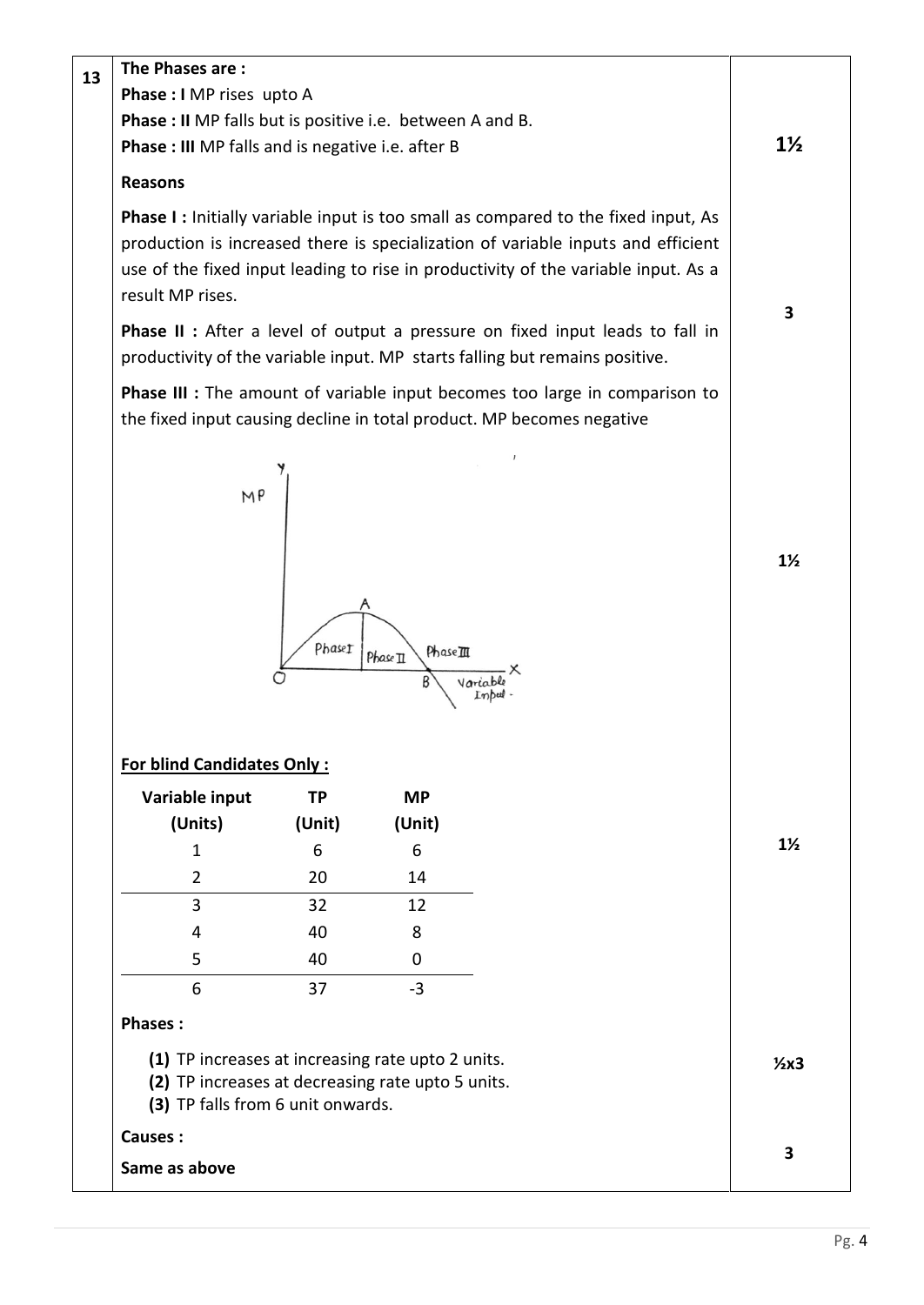| 14 | Given $Px = 2$ , $Py = 2$ and MRS = 2, A consumer is said to be in equilibrium when                                                                                                                                                            |                |  |  |  |  |  |
|----|------------------------------------------------------------------------------------------------------------------------------------------------------------------------------------------------------------------------------------------------|----------------|--|--|--|--|--|
|    | MRS = $\frac{P_x}{P_y}$                                                                                                                                                                                                                        |                |  |  |  |  |  |
|    | Substituting the values we find that                                                                                                                                                                                                           |                |  |  |  |  |  |
|    | $2 > \frac{2}{2}$                                                                                                                                                                                                                              |                |  |  |  |  |  |
|    | i.e. MRS $> \frac{P_x}{P_y}$                                                                                                                                                                                                                   |                |  |  |  |  |  |
|    | Therefore, consumer is not in equilibrium.                                                                                                                                                                                                     |                |  |  |  |  |  |
|    | MRS > $\frac{P_x}{P_{xx}}$ means that consumer is willing to pay more for one more unit of X as                                                                                                                                                | 3              |  |  |  |  |  |
|    | compared to what the market demands. The consumer will buy more and<br>more of X. As a result MRS will fall due to the Law of Diminishing Marginal<br>Utility. This will continue till MRS = $\frac{P_x}{P_y}$ and consumer is in equilibrium. |                |  |  |  |  |  |
|    | (Diagram not required)                                                                                                                                                                                                                         |                |  |  |  |  |  |
|    | <b>OR</b>                                                                                                                                                                                                                                      | 3              |  |  |  |  |  |
|    | Given $P_x$ = 5, $P_y$ = 4 and $MU_x$ =4, $MU_y$ = 5, the consumer will be in<br>equilibrium when                                                                                                                                              |                |  |  |  |  |  |
|    | $\frac{MU_x}{P_x} = \frac{MU_y}{P_y}$                                                                                                                                                                                                          |                |  |  |  |  |  |
|    | Substituting values, we find that                                                                                                                                                                                                              |                |  |  |  |  |  |
|    | $\frac{4}{5}$ < $\frac{5}{4}$ Or $\frac{MU_x}{P_x}$ < $\frac{MU_y}{P_y}$                                                                                                                                                                       |                |  |  |  |  |  |
|    | The consumer is not in equilibrium.                                                                                                                                                                                                            | 3              |  |  |  |  |  |
|    | Since per rupee $MU_x$ is lower than per rupee $MU_y$ , the consumer will buy less<br>of $x$ and more of $y$ . As a result due to Law of Diminishing Marginal Utility,<br>$MU_x$ will rise and $MU_y$ will fall till                           |                |  |  |  |  |  |
|    | $\frac{M U_x}{P_x} = \frac{M U_y}{P_y}$<br>(Diagram not required)                                                                                                                                                                              | 3              |  |  |  |  |  |
|    | <b>SECTION - B</b>                                                                                                                                                                                                                             |                |  |  |  |  |  |
| 15 | (d) Fiscal deficit Minus interest payment                                                                                                                                                                                                      | 1              |  |  |  |  |  |
| 16 | Value of final products the buyers are planning to buy during a given period at<br>a given level of income.                                                                                                                                    | 1              |  |  |  |  |  |
| 17 | (d) infinity                                                                                                                                                                                                                                   | 1              |  |  |  |  |  |
| 18 | (b) to fall                                                                                                                                                                                                                                    | 1              |  |  |  |  |  |
| 19 | (d) the income earners                                                                                                                                                                                                                         | 1              |  |  |  |  |  |
| 20 | 'Borrowings from abroad' is recorded in the 'capital account' of BOP account<br>because it increases international liability of the country.                                                                                                   | $1\frac{1}{2}$ |  |  |  |  |  |
|    | It is recorded on the credits side because it brings in foreign exchange into<br>the country.                                                                                                                                                  | $1\frac{1}{2}$ |  |  |  |  |  |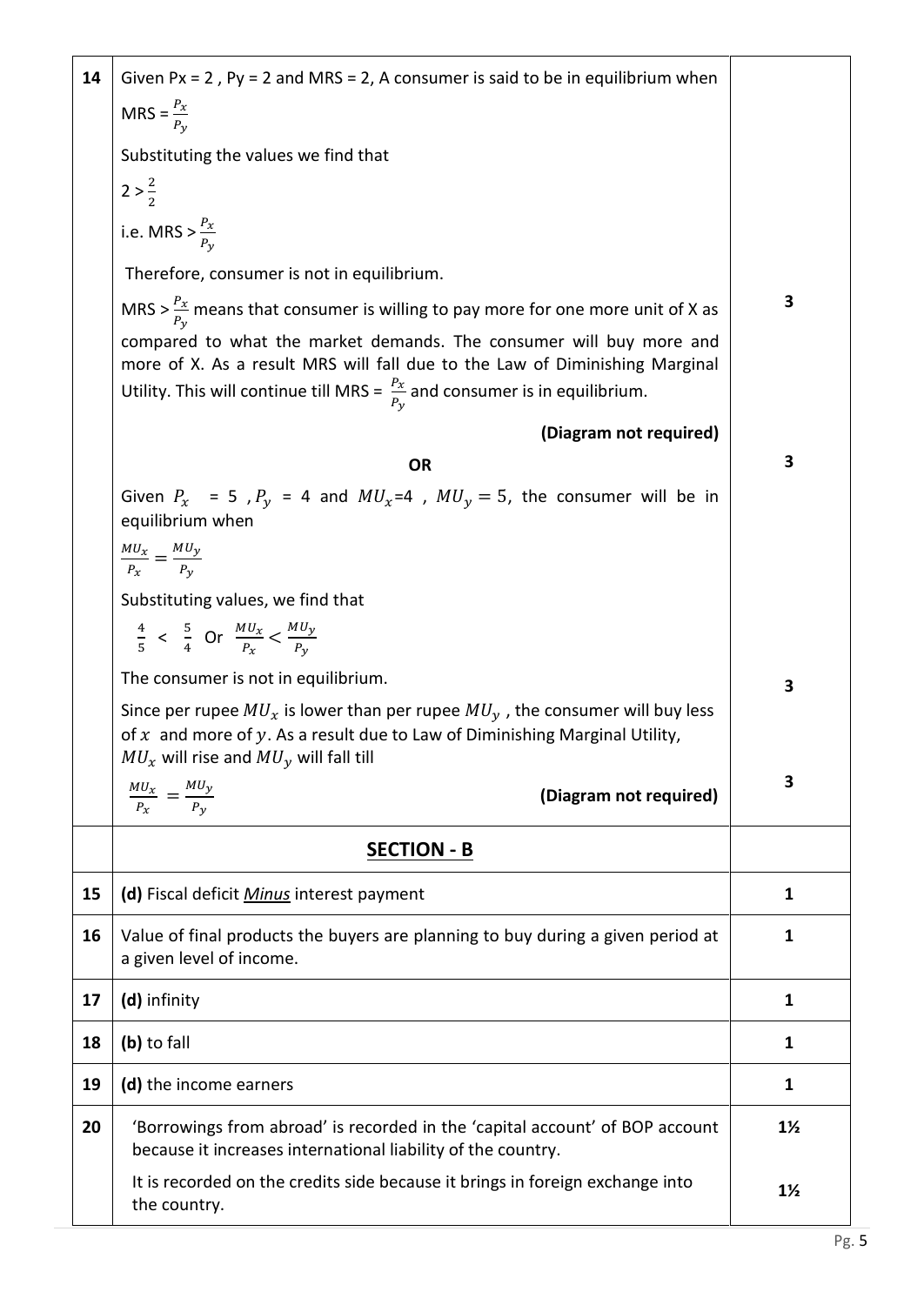| 21 | $Real GDP = \frac{Nominal GDP}{Price Index} \times 100$                                                                                                                                                                                                                                                                                                                                  | $1\frac{1}{2}$ |
|----|------------------------------------------------------------------------------------------------------------------------------------------------------------------------------------------------------------------------------------------------------------------------------------------------------------------------------------------------------------------------------------------|----------------|
|    | $500 = \frac{Nominal GDP}{125} \times 100$                                                                                                                                                                                                                                                                                                                                               |                |
|    |                                                                                                                                                                                                                                                                                                                                                                                          | $\mathbf{1}$   |
|    | <i>Nominal GDP</i> = $\frac{500 \times 125}{100}$                                                                                                                                                                                                                                                                                                                                        |                |
|    | $= Rs.625$                                                                                                                                                                                                                                                                                                                                                                               | $\frac{1}{2}$  |
|    | (No marks if only the final answer is given)                                                                                                                                                                                                                                                                                                                                             |                |
| 22 | Fixed Exchange Rate is the exchange rate fixed by the government / central<br>bank and is not influenced by the demand and supply of foreign exchange.                                                                                                                                                                                                                                   | $1\frac{1}{2}$ |
|    | Flexible exchange rate is the exchange rate determined by the forces of<br>demand and supply of foreign exchange in the market and is influenced by the<br>market forces.                                                                                                                                                                                                                | $1\frac{1}{2}$ |
|    | <b>OR</b>                                                                                                                                                                                                                                                                                                                                                                                |                |
|    | Managed floating exchange rate is the flexible exchange rate with intervention<br>by the central bank through the market for foreign exchange to reduce<br>fluctuations in the rate. When foreign exchange rate is too high, the central<br>bank starts selling the foreign currency from its reserves. When it is too low<br>central bank starts buying foreign currency in the market. | 3              |
| 23 | $Y = \overline{C} + MPC(Y) + I$                                                                                                                                                                                                                                                                                                                                                          | $1\frac{1}{2}$ |
|    | $1000 = 100 + MPC(1000) + 120$                                                                                                                                                                                                                                                                                                                                                           | 1              |
|    | $MPC = \frac{1000 - 100 - 120}{1000}$ = 0.78                                                                                                                                                                                                                                                                                                                                             | 1              |
|    | $MPS = 1 - MPC = 0.22$                                                                                                                                                                                                                                                                                                                                                                   | $\frac{1}{2}$  |
|    | (No marks if only the final answer is given)                                                                                                                                                                                                                                                                                                                                             |                |
| 24 | As the banker to the banks, the Central Bank holds a part of the cash reserves<br>of commercial banks. From these reserves it lends to commercial banks when<br>they are in need of funds. Central bank also provides cheque clearing and<br>remittance facilities to the commercial banks.                                                                                              | 4              |
|    | <b>OR</b>                                                                                                                                                                                                                                                                                                                                                                                |                |
|    | The central bank is the sole authority for the issue of currency in the country.<br>It promotes efficiency in the financial system. It leads to uniformity in the<br>issue of currency, and it gives Central Bank control over money supply.                                                                                                                                             | 4              |
| 25 | Money supply has two components: Currency and demand deposits with<br>commercial banks. Currency is issued by the central bank while deposits are<br>created by commercial banks by lending money to the people. In this way<br>commercial banks also create money.                                                                                                                      | $\overline{2}$ |
|    | Commercial banks lend money mainly to investors. The rise in investment in<br>the economy leads to rise in national income through the multiplier effect.                                                                                                                                                                                                                                | $\mathbf{2}$   |